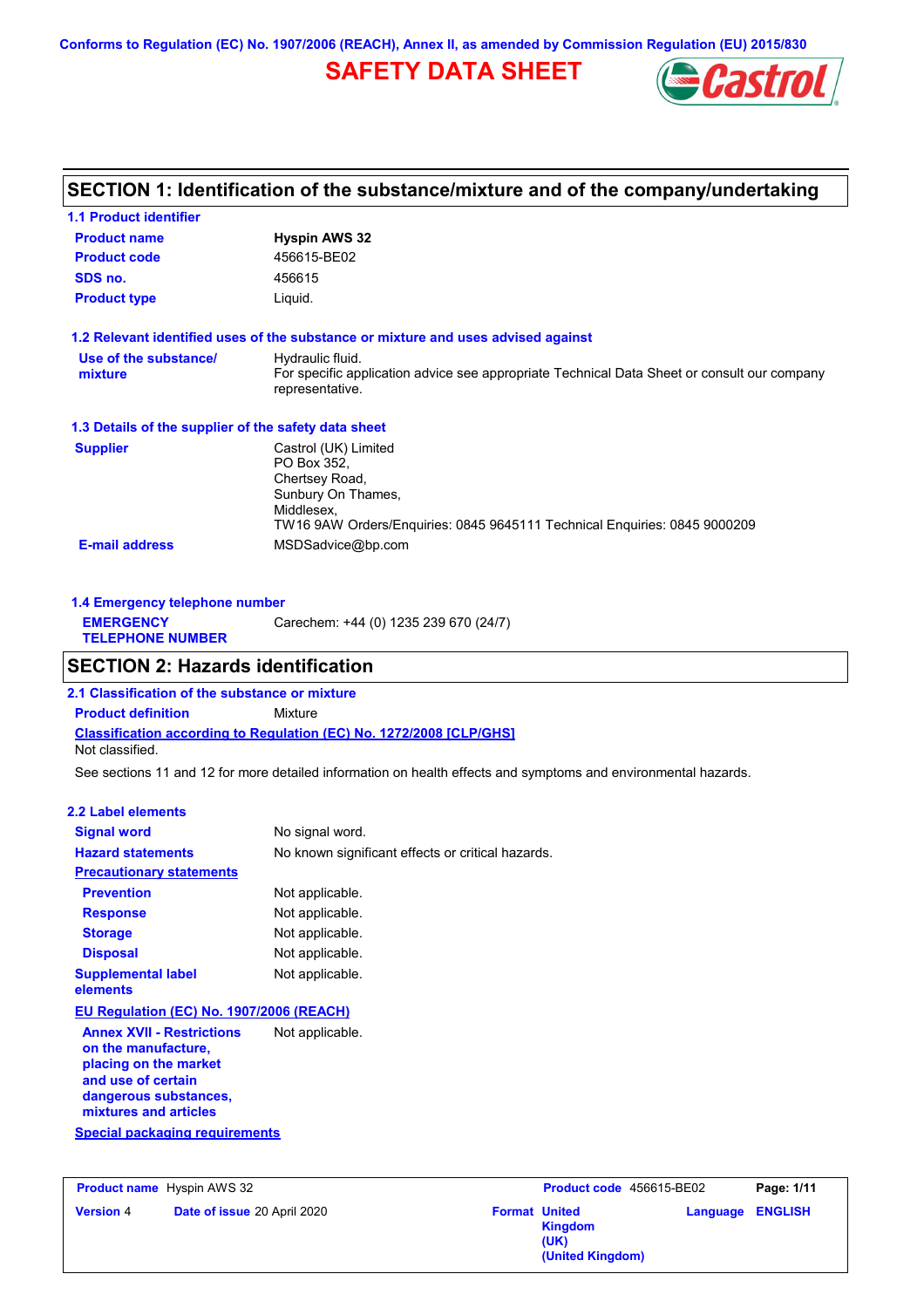### **SECTION 2: Hazards identification**

| <b>Containers to be fitted</b><br>with child-resistant<br>fastenings                                                     | Not applicable.                                                                                                                                                                                                                                                                        |  |
|--------------------------------------------------------------------------------------------------------------------------|----------------------------------------------------------------------------------------------------------------------------------------------------------------------------------------------------------------------------------------------------------------------------------------|--|
| <b>Tactile warning of danger</b>                                                                                         | Not applicable.                                                                                                                                                                                                                                                                        |  |
| 2.3 Other hazards                                                                                                        |                                                                                                                                                                                                                                                                                        |  |
| <b>Results of PBT and vPvB</b><br>assessment                                                                             | Product does not meet the criteria for PBT or vPvB according to Regulation (EC) No. 1907/2006,<br>Annex XIII.                                                                                                                                                                          |  |
| <b>Product meets the criteria</b><br>for PBT or vPvB according<br>to Regulation (EC) No.<br><b>1907/2006, Annex XIII</b> | This mixture does not contain any substances that are assessed to be a PBT or a vPvB.                                                                                                                                                                                                  |  |
| Other hazards which do<br>not result in classification                                                                   | Defatting to the skin.<br>Note: High Pressure Applications<br>Injections through the skin resulting from contact with the product at high pressure constitute a<br>major medical emergency.<br>See 'Notes to physician' under First-Aid Measures, Section 4 of this Safety Data Sheet. |  |

### **SECTION 3: Composition/information on ingredients**

#### **3.2 Mixtures**

**Product definition**

Mixture

Highly refined base oil (IP 346 DMSO extract < 3%). Proprietary performance additives.

#### **This product does not contain any hazardous ingredients at or above regulated thresholds.**

### **SECTION 4: First aid measures**

#### **4.1 Description of first aid measures**

| Eye contact                       | In case of contact, immediately flush eyes with plenty of water for at least 15 minutes. Eyelids<br>should be held away from the eyeball to ensure thorough rinsing. Check for and remove any<br>contact lenses. Get medical attention. |
|-----------------------------------|-----------------------------------------------------------------------------------------------------------------------------------------------------------------------------------------------------------------------------------------|
| <b>Skin contact</b>               | Wash skin thoroughly with soap and water or use recognised skin cleanser. Remove<br>contaminated clothing and shoes. Wash clothing before reuse. Clean shoes thoroughly before<br>reuse. Get medical attention if irritation develops.  |
| <b>Inhalation</b>                 | <b>If</b> inhaled, remove to fresh air. Get medical attention if symptoms occur.                                                                                                                                                        |
| <b>Ingestion</b>                  | Do not induce vomiting unless directed to do so by medical personnel. Get medical attention if<br>symptoms occur.                                                                                                                       |
| <b>Protection of first-aiders</b> | No action shall be taken involving any personal risk or without suitable training.                                                                                                                                                      |

#### **4.2 Most important symptoms and effects, both acute and delayed**

See Section 11 for more detailed information on health effects and symptoms.

| <b>Potential acute health effects</b> |                                                                                                                   |
|---------------------------------------|-------------------------------------------------------------------------------------------------------------------|
| <b>Inhalation</b>                     | Vapour inhalation under ambient conditions is not normally a problem due to low vapour<br>pressure.               |
| <b>Ingestion</b>                      | No known significant effects or critical hazards.                                                                 |
| <b>Skin contact</b>                   | Defatting to the skin. May cause skin dryness and irritation.                                                     |
| <b>Eye contact</b>                    | No known significant effects or critical hazards.                                                                 |
|                                       | Delayed and immediate effects as well as chronic effects from short and long-term exposure                        |
| <b>Inhalation</b>                     | Overexposure to the inhalation of airborne droplets or aerosols may cause irritation of the<br>respiratory tract. |
| <b>Ingestion</b>                      | Ingestion of large quantities may cause nausea and diarrhoea.                                                     |
| <b>Skin contact</b>                   | Prolonged or repeated contact can defat the skin and lead to irritation and/or dermatitis.                        |
| <b>Eye contact</b>                    | Potential risk of transient stinging or redness if accidental eye contact occurs.                                 |

#### **4.3 Indication of any immediate medical attention and special treatment needed**

| <b>Product name</b> Hyspin AWS 32 |                             | Product code 456615-BE02 |                                            | Page: 2/11              |  |
|-----------------------------------|-----------------------------|--------------------------|--------------------------------------------|-------------------------|--|
| <b>Version 4</b>                  | Date of issue 20 April 2020 | <b>Format United</b>     | <b>Kingdom</b><br>(UK)<br>(United Kingdom) | <b>Language ENGLISH</b> |  |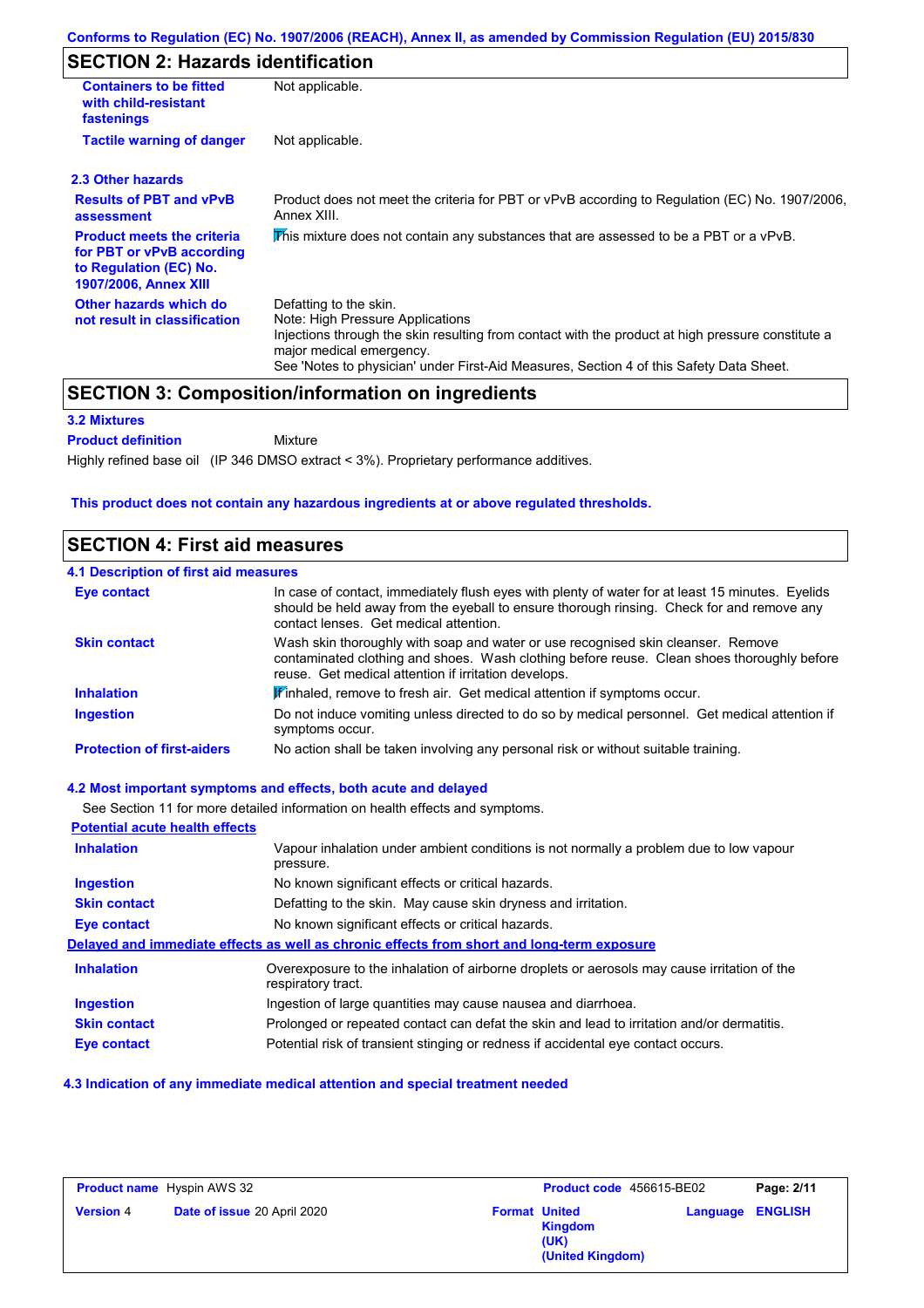# **SECTION 4: First aid measures**

| <b>Notes to physician</b>                           | Treatment should in general be symptomatic and directed to relieving any effects.<br>Note: High Pressure Applications<br>Injections through the skin resulting from contact with the product at high pressure constitute a<br>major medical emergency. Injuries may not appear serious at first but within a few hours tissue<br>becomes swollen, discoloured and extremely painful with extensive subcutaneous necrosis.<br>Surgical exploration should be undertaken without delay. Thorough and extensive debridement<br>of the wound and underlying tissue is necessary to minimise tissue loss and prevent or limit<br>permanent damage. Note that high pressure may force the product considerable distances<br>along tissue planes. |
|-----------------------------------------------------|--------------------------------------------------------------------------------------------------------------------------------------------------------------------------------------------------------------------------------------------------------------------------------------------------------------------------------------------------------------------------------------------------------------------------------------------------------------------------------------------------------------------------------------------------------------------------------------------------------------------------------------------------------------------------------------------------------------------------------------------|
| $C$ E $C$ TI $\Omega$ bi E. Einefinishem meagailmea |                                                                                                                                                                                                                                                                                                                                                                                                                                                                                                                                                                                                                                                                                                                                            |

### **SECTION 5: Firefighting measures**

| 5.1 Extinguishing media                                   |                                                                                                                                                                                                                                                                                                                                                                   |
|-----------------------------------------------------------|-------------------------------------------------------------------------------------------------------------------------------------------------------------------------------------------------------------------------------------------------------------------------------------------------------------------------------------------------------------------|
| <b>Suitable extinguishing</b><br>media                    | In case of fire, use foam, dry chemical or carbon dioxide extinguisher or spray.                                                                                                                                                                                                                                                                                  |
| <b>Unsuitable extinguishing</b><br>media                  | Do not use water jet. The use of a water jet may cause the fire to spread by splashing the<br>burning product.                                                                                                                                                                                                                                                    |
| 5.2 Special hazards arising from the substance or mixture |                                                                                                                                                                                                                                                                                                                                                                   |
| <b>Hazards from the</b><br>substance or mixture           | In a fire or if heated, a pressure increase will occur and the container may burst.                                                                                                                                                                                                                                                                               |
| <b>Hazardous combustion</b><br>products                   | Combustion products may include the following:<br>carbon oxides (CO, CO <sub>2</sub> ) (carbon monoxide, carbon dioxide)                                                                                                                                                                                                                                          |
| 5.3 Advice for firefighters                               |                                                                                                                                                                                                                                                                                                                                                                   |
| <b>Special precautions for</b><br>fire-fighters           | No action shall be taken involving any personal risk or without suitable training. Promptly<br>isolate the scene by removing all persons from the vicinity of the incident if there is a fire.                                                                                                                                                                    |
| <b>Special protective</b><br>equipment for fire-fighters  | Fire-fighters should wear appropriate protective equipment and self-contained breathing<br>apparatus (SCBA) with a full face-piece operated in positive pressure mode. Clothing for fire-<br>fighters (including helmets, protective boots and gloves) conforming to European standard EN<br>469 will provide a basic level of protection for chemical incidents. |

# **SECTION 6: Accidental release measures**

|                                                          | 6.1 Personal precautions, protective equipment and emergency procedures                                                                                                                                                                                                                                                                                                                        |
|----------------------------------------------------------|------------------------------------------------------------------------------------------------------------------------------------------------------------------------------------------------------------------------------------------------------------------------------------------------------------------------------------------------------------------------------------------------|
| For non-emergency<br>personnel                           | No action shall be taken involving any personal risk or without suitable training. Evacuate<br>surrounding areas. Keep unnecessary and unprotected personnel from entering. Do not touch<br>or walk through spilt material. Floors may be slippery; use care to avoid falling. Put on<br>appropriate personal protective equipment.                                                            |
| For emergency responders                                 | If specialised clothing is required to deal with the spillage, take note of any information in<br>Section 8 on suitable and unsuitable materials. See also the information in "For non-<br>emergency personnel".                                                                                                                                                                               |
| <b>6.2 Environmental</b><br>precautions                  | Avoid dispersal of spilt material and runoff and contact with soil, waterways, drains and sewers.<br>Inform the relevant authorities if the product has caused environmental pollution (sewers,<br>waterways, soil or air).                                                                                                                                                                    |
| 6.3 Methods and material for containment and cleaning up |                                                                                                                                                                                                                                                                                                                                                                                                |
| <b>Small spill</b>                                       | Stop leak if without risk. Move containers from spill area. Absorb with an inert material and<br>place in an appropriate waste disposal container. Dispose of via a licensed waste disposal<br>contractor.                                                                                                                                                                                     |
| <b>Large spill</b>                                       | Stop leak if without risk. Move containers from spill area. Prevent entry into sewers, water<br>courses, basements or confined areas. Contain and collect spillage with non-combustible,<br>absorbent material e.g. sand, earth, vermiculite or diatomaceous earth and place in container<br>for disposal according to local regulations. Dispose of via a licensed waste disposal contractor. |
| 6.4 Reference to other<br><b>sections</b>                | See Section 1 for emergency contact information.<br>See Section 5 for firefighting measures.<br>See Section 8 for information on appropriate personal protective equipment.                                                                                                                                                                                                                    |
|                                                          | See Section 12 for environmental precautions.<br>See Section 13 for additional waste treatment information.                                                                                                                                                                                                                                                                                    |

| <b>Product name</b> Hyspin AWS 32 |                             | Product code 456615-BE02 |                                            | Page: 3/11 |                         |
|-----------------------------------|-----------------------------|--------------------------|--------------------------------------------|------------|-------------------------|
| <b>Version 4</b>                  | Date of issue 20 April 2020 | <b>Format United</b>     | <b>Kingdom</b><br>(UK)<br>(United Kingdom) |            | <b>Language ENGLISH</b> |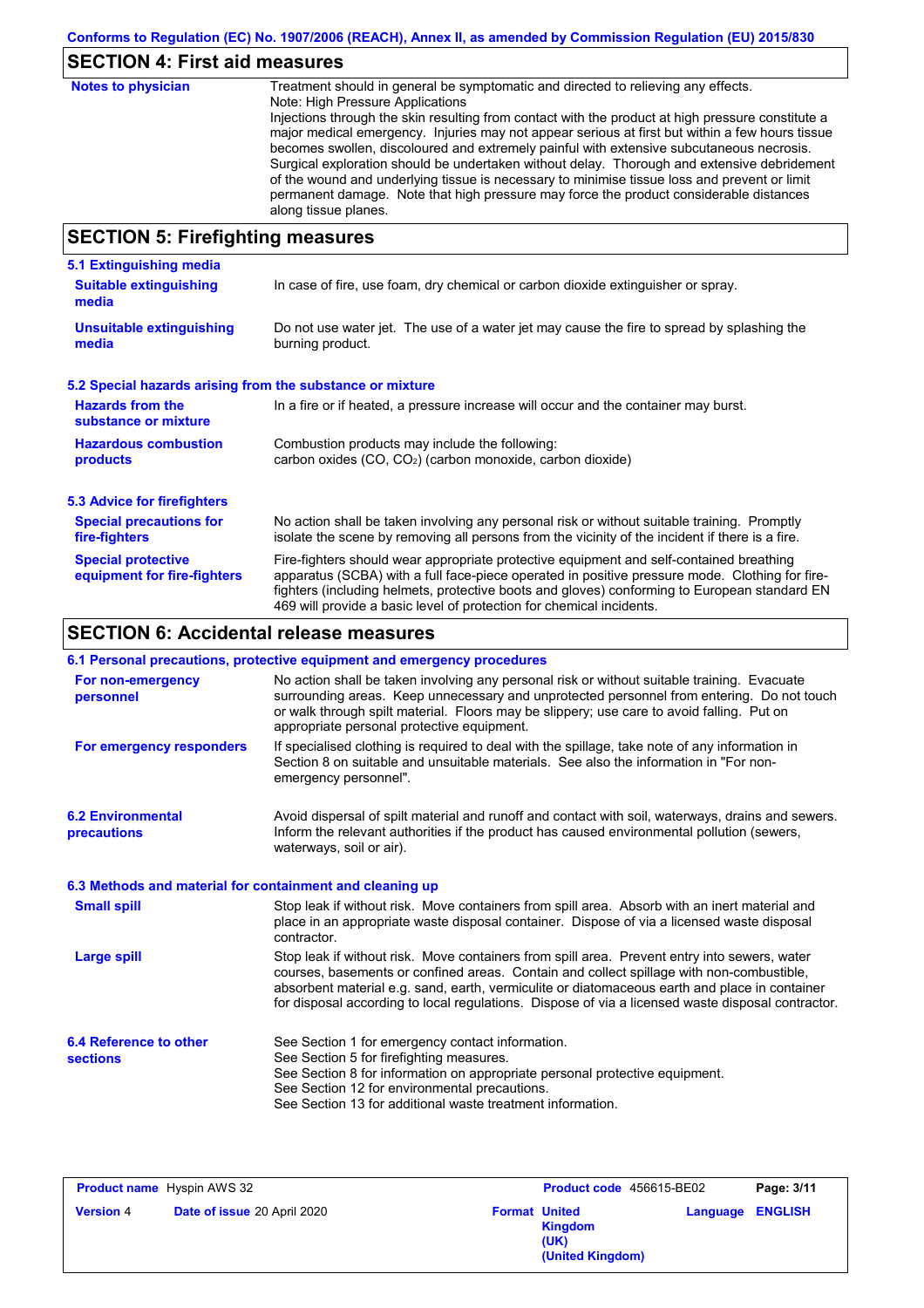### **SECTION 7: Handling and storage**

| 7.1 Precautions for safe handling                                                    |                                                                                                                                                                                                                                                                                                                                                                                                                                                                                          |
|--------------------------------------------------------------------------------------|------------------------------------------------------------------------------------------------------------------------------------------------------------------------------------------------------------------------------------------------------------------------------------------------------------------------------------------------------------------------------------------------------------------------------------------------------------------------------------------|
| <b>Protective measures</b>                                                           | Put on appropriate personal protective equipment.                                                                                                                                                                                                                                                                                                                                                                                                                                        |
| <b>Advice on general</b><br>occupational hygiene                                     | Eating, drinking and smoking should be prohibited in areas where this material is handled.<br>stored and processed. Wash thoroughly after handling. Remove contaminated clothing and<br>protective equipment before entering eating areas. See also Section 8 for additional<br>information on hygiene measures.                                                                                                                                                                         |
| <b>7.2 Conditions for safe</b><br>storage, including any<br><i>incompatibilities</i> | Store in accordance with local requiations. Store in a dry, cool and well-ventilated area, away<br>from incompatible materials (see Section 10). Keep away from heat and direct sunlight. Keep<br>container tightly closed and sealed until ready for use. Containers that have been opened must<br>be carefully resealed and kept upright to prevent leakage. Store and use only in equipment/<br>containers designed for use with this product. Do not store in unlabelled containers. |
| 7.3 Specific end use(s)                                                              |                                                                                                                                                                                                                                                                                                                                                                                                                                                                                          |
| <b>Recommendations</b>                                                               | See section 1.2 and Exposure scenarios in annex, if applicable.                                                                                                                                                                                                                                                                                                                                                                                                                          |

#### **SECTION 8: Exposure controls/personal protection**

#### **8.1 Control parameters**

#### **Occupational exposure limits** No exposure limit value known.

No exposure limit value known.

Whilst specific OELs for certain components may be shown in this section, other components may be present in any mist, vapour or dust produced. Therefore, the specific OELs may not be applicable to the product as a whole and are provided for guidance only.

**Recommended monitoring procedures**

If this product contains ingredients with exposure limits, personal, workplace atmosphere or biological monitoring may be required to determine the effectiveness of the ventilation or other control measures and/or the necessity to use respiratory protective equipment. Reference should be made to monitoring standards, such as the following: European Standard EN 689 (Workplace atmospheres - Guidance for the assessment of exposure by inhalation to chemical agents for comparison with limit values and measurement strategy) European Standard EN 14042 (Workplace atmospheres - Guide for the application and use of procedures for the assessment of exposure to chemical and biological agents) European Standard EN 482 (Workplace atmospheres - General requirements for the performance of procedures for the measurement of chemical agents) Reference to national guidance documents for methods for the determination of hazardous substances will also be required.

#### **Derived No Effect Level**

No DNELs/DMELs available.

#### **Predicted No Effect Concentration**

No PNECs available

### **8.2 Exposure controls**

| <b>Appropriate engineering</b><br>controls      | Provide exhaust ventilation or other engineering controls to keep the relevant airborne<br>concentrations below their respective occupational exposure limits.<br>All activities involving chemicals should be assessed for their risks to health, to ensure<br>exposures are adequately controlled. Personal protective equipment should only be considered<br>after other forms of control measures (e.g. engineering controls) have been suitably evaluated.<br>Personal protective equipment should conform to appropriate standards, be suitable for use, be<br>kept in good condition and properly maintained.<br>Your supplier of personal protective equipment should be consulted for advice on selection and<br>appropriate standards. For further information contact your national organisation for standards.<br>The final choice of protective equipment will depend upon a risk assessment. It is important to<br>ensure that all items of personal protective equipment are compatible. |
|-------------------------------------------------|---------------------------------------------------------------------------------------------------------------------------------------------------------------------------------------------------------------------------------------------------------------------------------------------------------------------------------------------------------------------------------------------------------------------------------------------------------------------------------------------------------------------------------------------------------------------------------------------------------------------------------------------------------------------------------------------------------------------------------------------------------------------------------------------------------------------------------------------------------------------------------------------------------------------------------------------------------------------------------------------------------|
| <b>Individual protection measures</b>           |                                                                                                                                                                                                                                                                                                                                                                                                                                                                                                                                                                                                                                                                                                                                                                                                                                                                                                                                                                                                         |
| <b>Hygiene measures</b>                         | Wash hands, forearms and face thoroughly after handling chemical products, before eating,<br>smoking and using the lavatory and at the end of the working period. Ensure that eyewash<br>stations and safety showers are close to the workstation location.                                                                                                                                                                                                                                                                                                                                                                                                                                                                                                                                                                                                                                                                                                                                             |
| <b>Respiratory protection</b>                   | In case of insufficient ventilation, wear suitable respiratory equipment.<br>The correct choice of respiratory protection depends upon the chemicals being handled, the<br>conditions of work and use, and the condition of the respiratory equipment. Safety procedures<br>should be developed for each intended application. Respiratory protection equipment should<br>therefore be chosen in consultation with the supplier/manufacturer and with a full assessment<br>of the working conditions.                                                                                                                                                                                                                                                                                                                                                                                                                                                                                                   |
| <b>Eye/face protection</b>                      | Safety glasses with side shields.                                                                                                                                                                                                                                                                                                                                                                                                                                                                                                                                                                                                                                                                                                                                                                                                                                                                                                                                                                       |
| <b>Product name</b> Hyspin AWS 32               | Product code 456615-BE02<br>Page: 4/11                                                                                                                                                                                                                                                                                                                                                                                                                                                                                                                                                                                                                                                                                                                                                                                                                                                                                                                                                                  |
| Date of issue 20 April 2020<br><b>Version 4</b> | <b>Format United</b><br><b>ENGLISH</b><br>Language<br><b>Kingdom</b><br>(UK)<br>(United Kingdom)                                                                                                                                                                                                                                                                                                                                                                                                                                                                                                                                                                                                                                                                                                                                                                                                                                                                                                        |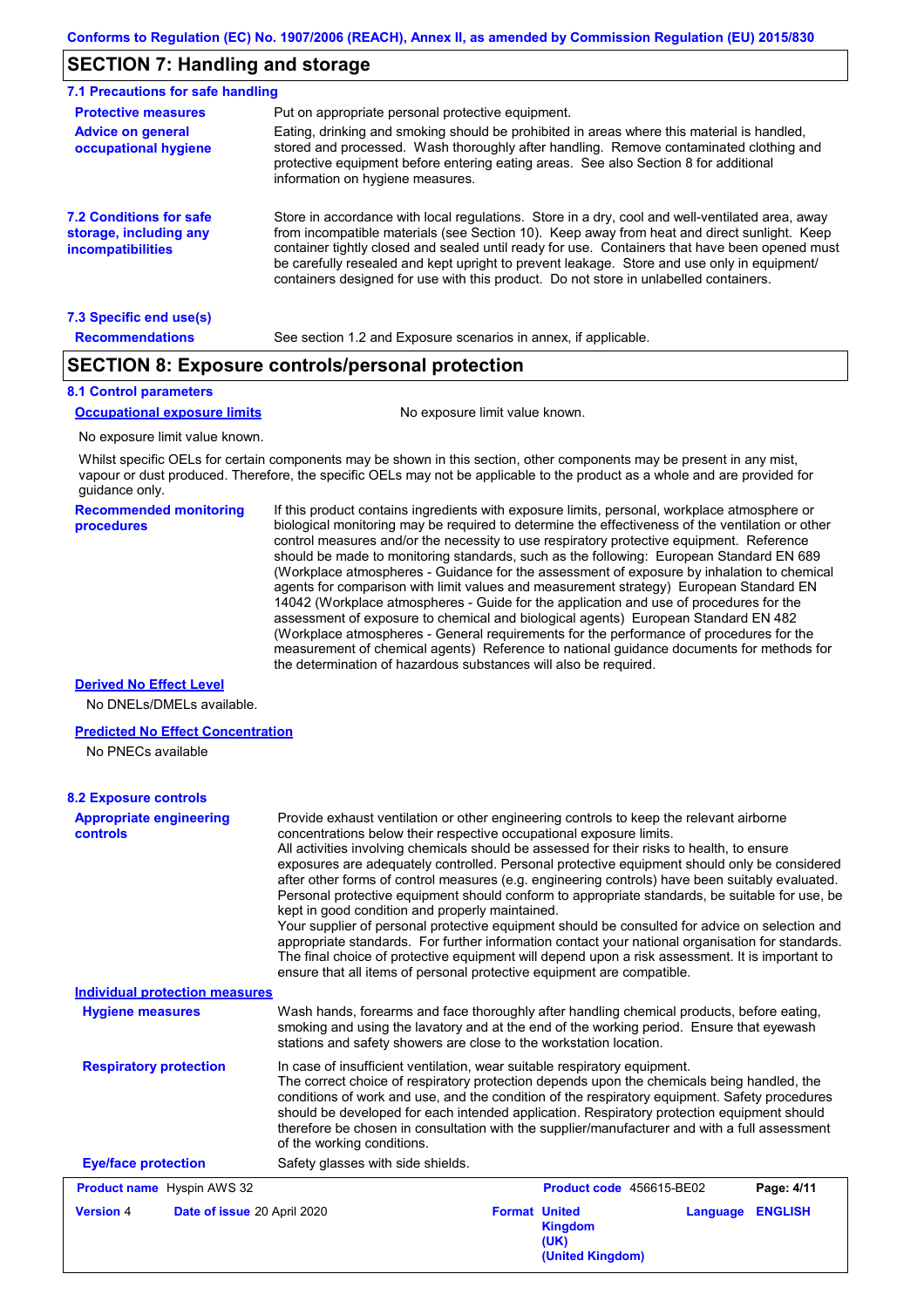# **SECTION 8: Exposure controls/personal protection**

| <b>Skin protection</b>            |                                                                                                                                                                                                                                                                                                                                                                                                                                                                                                                                                                                                                                                                  |
|-----------------------------------|------------------------------------------------------------------------------------------------------------------------------------------------------------------------------------------------------------------------------------------------------------------------------------------------------------------------------------------------------------------------------------------------------------------------------------------------------------------------------------------------------------------------------------------------------------------------------------------------------------------------------------------------------------------|
| <b>Hand protection</b>            | <b>General Information:</b>                                                                                                                                                                                                                                                                                                                                                                                                                                                                                                                                                                                                                                      |
|                                   | Because specific work environments and material handling practices vary, safety procedures<br>should be developed for each intended application. The correct choice of protective gloves<br>depends upon the chemicals being handled, and the conditions of work and use. Most gloves<br>provide protection for only a limited time before they must be discarded and replaced (even the<br>best chemically resistant gloves will break down after repeated chemical exposures).                                                                                                                                                                                 |
|                                   | Gloves should be chosen in consultation with the supplier / manufacturer and taking account of<br>a full assessment of the working conditions.                                                                                                                                                                                                                                                                                                                                                                                                                                                                                                                   |
|                                   | Recommended: Nitrile gloves.<br><b>Breakthrough time:</b>                                                                                                                                                                                                                                                                                                                                                                                                                                                                                                                                                                                                        |
|                                   | Breakthrough time data are generated by glove manufacturers under laboratory test conditions<br>and represent how long a glove can be expected to provide effective permeation resistance. It<br>is important when following breakthrough time recommendations that actual workplace<br>conditions are taken into account. Always consult with your glove supplier for up-to-date<br>technical information on breakthrough times for the recommended glove type.<br>Our recommendations on the selection of gloves are as follows:                                                                                                                               |
|                                   | Continuous contact:                                                                                                                                                                                                                                                                                                                                                                                                                                                                                                                                                                                                                                              |
|                                   | Gloves with a minimum breakthrough time of 240 minutes, or >480 minutes if suitable gloves<br>can be obtained.<br>If suitable gloves are not available to offer that level of protection, gloves with shorter<br>breakthrough times may be acceptable as long as appropriate glove maintenance and<br>replacement regimes are determined and adhered to.                                                                                                                                                                                                                                                                                                         |
|                                   | Short-term / splash protection:                                                                                                                                                                                                                                                                                                                                                                                                                                                                                                                                                                                                                                  |
|                                   | Recommended breakthrough times as above.<br>It is recognised that for short-term, transient exposures, gloves with shorter breakthrough times<br>may commonly be used. Therefore, appropriate maintenance and replacement regimes must<br>be determined and rigorously followed.                                                                                                                                                                                                                                                                                                                                                                                 |
|                                   | <b>Glove Thickness:</b>                                                                                                                                                                                                                                                                                                                                                                                                                                                                                                                                                                                                                                          |
|                                   | For general applications, we recommend gloves with a thickness typically greater than 0.35 mm.                                                                                                                                                                                                                                                                                                                                                                                                                                                                                                                                                                   |
|                                   | It should be emphasised that glove thickness is not necessarily a good predictor of glove<br>resistance to a specific chemical, as the permeation efficiency of the glove will be dependent<br>on the exact composition of the glove material. Therefore, glove selection should also be based<br>on consideration of the task requirements and knowledge of breakthrough times.<br>Glove thickness may also vary depending on the glove manufacturer, the glove type and the<br>glove model. Therefore, the manufacturers' technical data should always be taken into account<br>to ensure selection of the most appropriate glove for the task.                |
|                                   | Note: Depending on the activity being conducted, gloves of varying thickness may be required<br>for specific tasks. For example:                                                                                                                                                                                                                                                                                                                                                                                                                                                                                                                                 |
|                                   | • Thinner gloves (down to 0.1 mm or less) may be required where a high degree of manual<br>dexterity is needed. However, these gloves are only likely to give short duration protection and<br>would normally be just for single use applications, then disposed of.                                                                                                                                                                                                                                                                                                                                                                                             |
|                                   | • Thicker gloves (up to 3 mm or more) may be required where there is a mechanical (as well<br>as a chemical) risk i.e. where there is abrasion or puncture potential.                                                                                                                                                                                                                                                                                                                                                                                                                                                                                            |
| <b>Skin and body</b>              | Use of protective clothing is good industrial practice.<br>Personal protective equipment for the body should be selected based on the task being<br>performed and the risks involved and should be approved by a specialist before handling this<br>product.<br>Cotton or polyester/cotton overalls will only provide protection against light superficial<br>contamination that will not soak through to the skin. Overalls should be laundered on a regular<br>basis. When the risk of skin exposure is high (e.g. when cleaning up spillages or if there is a<br>risk of splashing) then chemical resistant aprons and/or impervious chemical suits and boots |
| <b>Product name</b> Hyspin AWS 32 | will be required.<br>Product code 456615-BE02<br>Page: 5/11                                                                                                                                                                                                                                                                                                                                                                                                                                                                                                                                                                                                      |

| <b>THOMASE HANNS HyperHANNO</b> OF |                             |                      | $1.1$ value vous todo to be the |                         | . |
|------------------------------------|-----------------------------|----------------------|---------------------------------|-------------------------|---|
| <b>Version 4</b>                   | Date of issue 20 April 2020 | <b>Format United</b> | <b>Kingdom</b>                  | <b>Language ENGLISH</b> |   |
|                                    |                             |                      | (UK)                            |                         |   |
|                                    |                             |                      | (United Kingdom)                |                         |   |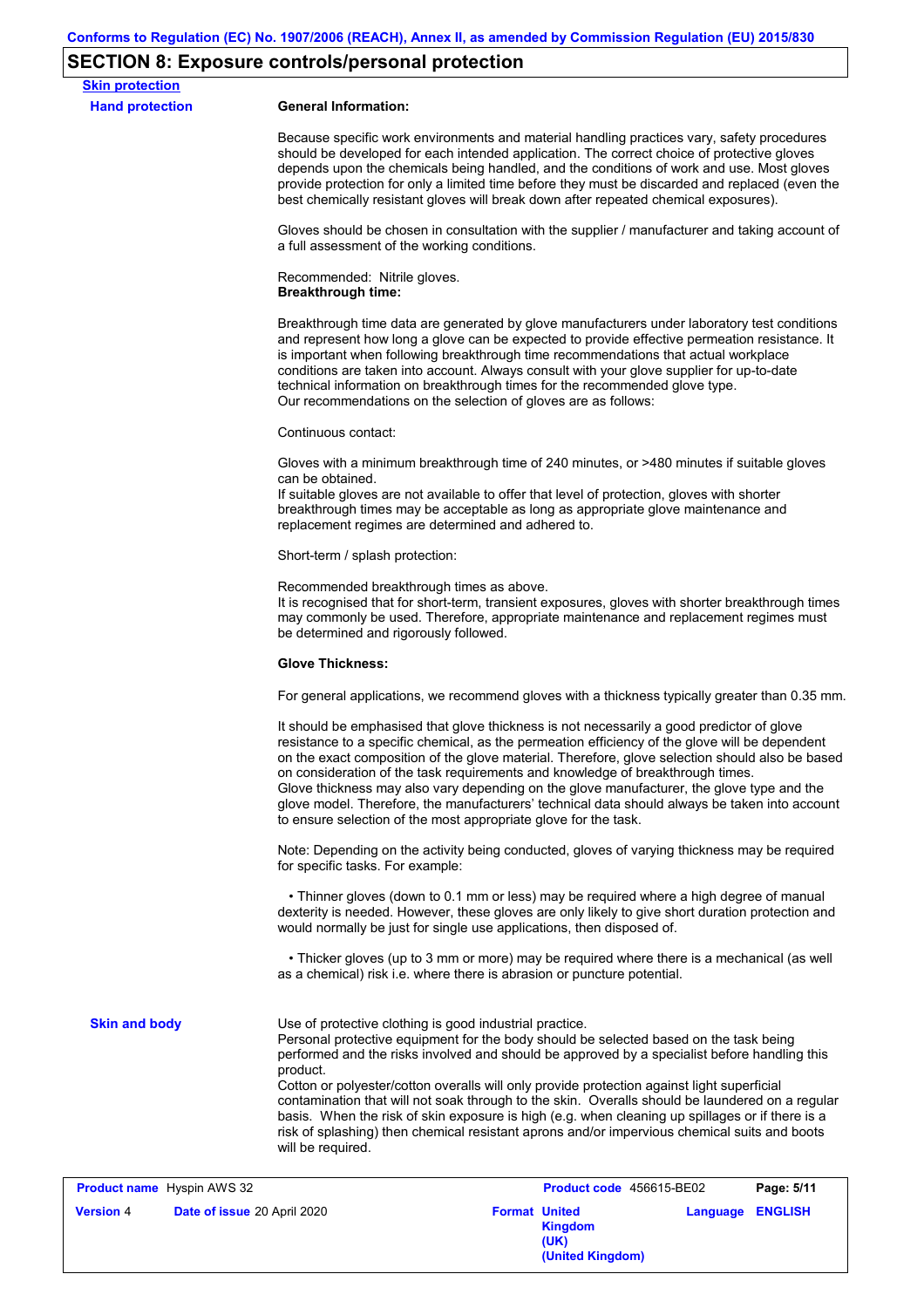### **SECTION 8: Exposure controls/personal protection**

| <b>Refer to standards:</b>                       | Respiratory protection: EN 529<br>Gloves: EN 420, EN 374<br>Eye protection: EN 166<br>Filtering half-mask: EN 149<br>Filtering half-mask with valve: EN 405<br>Half-mask: EN 140 plus filter<br>Full-face mask: EN 136 plus filter<br>Particulate filters: EN 143<br>Gas/combined filters: EN 14387                           |
|--------------------------------------------------|-------------------------------------------------------------------------------------------------------------------------------------------------------------------------------------------------------------------------------------------------------------------------------------------------------------------------------|
| <b>Environmental exposure</b><br><b>controls</b> | Emissions from ventilation or work process equipment should be checked to ensure they<br>comply with the requirements of environmental protection legislation. In some cases, fume<br>scrubbers, filters or engineering modifications to the process equipment will be necessary to<br>reduce emissions to acceptable levels. |

### **SECTION 9: Physical and chemical properties**

#### **9.1 Information on basic physical and chemical properties**

| <b>Appearance</b>                                      |                                                                      |
|--------------------------------------------------------|----------------------------------------------------------------------|
| <b>Physical state</b>                                  | Liquid.                                                              |
| <b>Colour</b>                                          | Yellow. [Light]                                                      |
| Odour                                                  | Not available.                                                       |
| <b>Odour threshold</b>                                 | Not available.                                                       |
| рH                                                     | Not available.                                                       |
| <b>Melting point/freezing point</b>                    | Not available.                                                       |
| Initial boiling point and boiling<br>range             | Not available.                                                       |
| <b>Pour point</b>                                      | $-27 °C$                                                             |
| <b>Flash point</b>                                     | Øpen cup: >190°C (>374°F) [Cleveland.]                               |
| <b>Evaporation rate</b>                                | Not available.                                                       |
| <b>Flammability (solid, gas)</b>                       | Not available.                                                       |
| <b>Upper/lower flammability or</b><br>explosive limits | Not available.                                                       |
| <b>Vapour pressure</b>                                 | Not available.                                                       |
| <b>Vapour density</b>                                  | Not available.                                                       |
| <b>Relative density</b>                                | Not available.                                                       |
| <b>Density</b>                                         | <1000 kg/m <sup>3</sup> (<1 g/cm <sup>3</sup> ) at 15 <sup>°</sup> C |
| <b>Solubility(ies)</b>                                 | insoluble in water.                                                  |
| <b>Partition coefficient: n-octanol/</b><br>water      | Not available.                                                       |
| <b>Auto-ignition temperature</b>                       | Not available.                                                       |
| <b>Decomposition temperature</b>                       | Not available.                                                       |
| <b>Viscosity</b>                                       | Kinematic: 32 mm <sup>2</sup> /s (32 cSt) at 40 $\degree$ C          |
| <b>Explosive properties</b>                            | Not available.                                                       |
| <b>Oxidising properties</b>                            | Not available.                                                       |

#### **9.2 Other information**

No additional information.

### **10.4 Conditions to avoid** Avoid all possible sources of ignition (spark or flame). **10.2 Chemical stability** The product is stable. **10.3 Possibility of hazardous reactions** Under normal conditions of storage and use, hazardous reactions will not occur. Under normal conditions of storage and use, hazardous polymerisation will not occur. **SECTION 10: Stability and reactivity 10.1 Reactivity** No specific test data available for this product. Refer to Conditions to avoid and Incompatible materials for additional information.

| <b>Product name</b> Hyspin AWS 32 |                             | Product code 456615-BE02 |                                            | Page: 6/11              |  |
|-----------------------------------|-----------------------------|--------------------------|--------------------------------------------|-------------------------|--|
| <b>Version 4</b>                  | Date of issue 20 April 2020 | <b>Format United</b>     | <b>Kingdom</b><br>(UK)<br>(United Kingdom) | <b>Language ENGLISH</b> |  |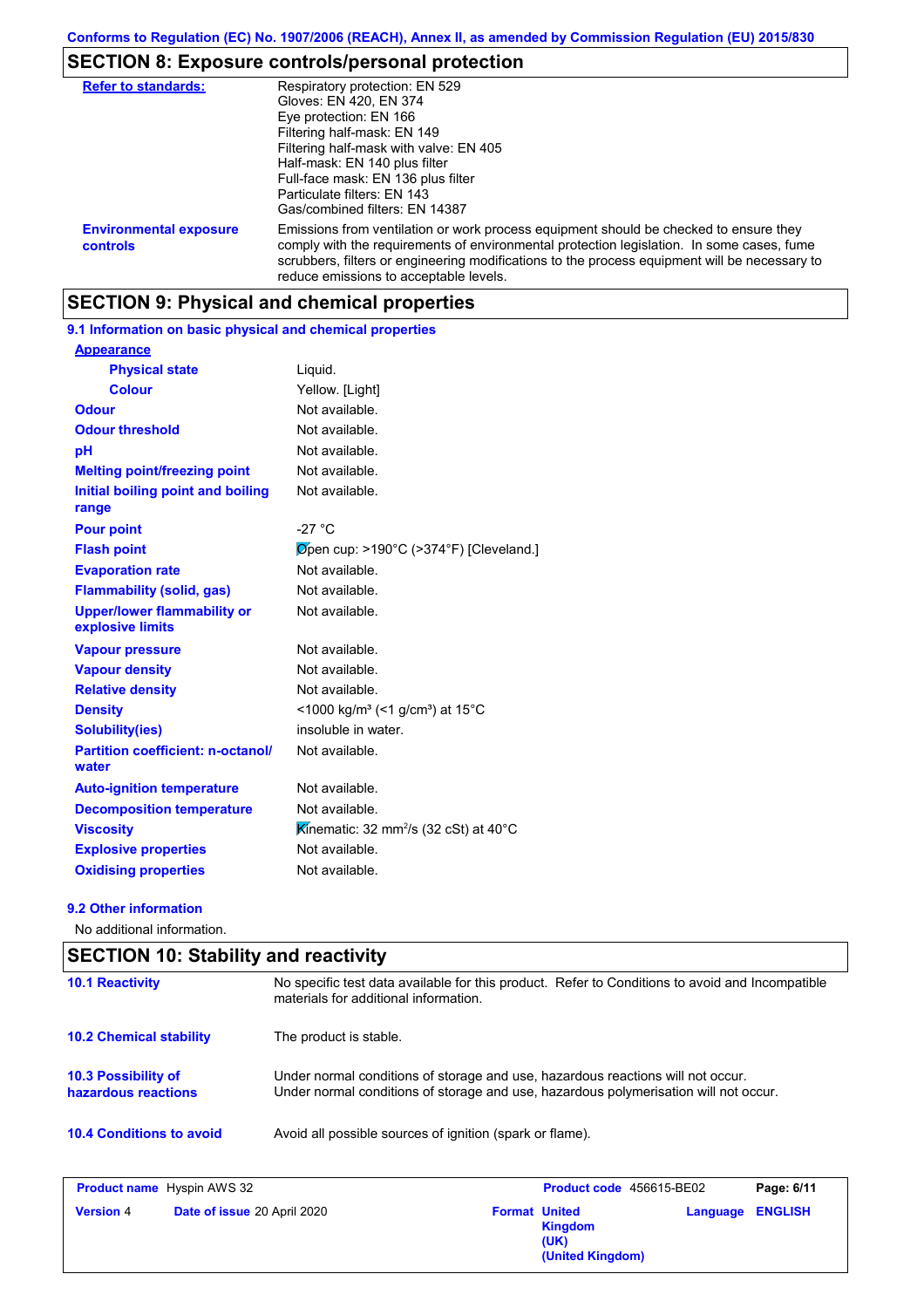|                                                    | Conforms to Regulation (EC) No. 1907/2006 (REACH), Annex II, as amended by Commission Regulation (EU) 2015/830    |
|----------------------------------------------------|-------------------------------------------------------------------------------------------------------------------|
| <b>SECTION 10: Stability and reactivity</b>        |                                                                                                                   |
| 10.5 Incompatible materials                        | Reactive or incompatible with the following materials: oxidising materials.                                       |
| <b>10.6 Hazardous</b><br>decomposition products    | Under normal conditions of storage and use, hazardous decomposition products should not be<br>produced.           |
| <b>SECTION 11: Toxicological information</b>       |                                                                                                                   |
| 11.1 Information on toxicological effects          |                                                                                                                   |
| <b>Acute toxicity estimates</b>                    |                                                                                                                   |
| Not available.                                     |                                                                                                                   |
| <b>Information on likely</b><br>routes of exposure | Routes of entry anticipated: Dermal, Inhalation.                                                                  |
| <b>Potential acute health effects</b>              |                                                                                                                   |
| <b>Inhalation</b>                                  | Vapour inhalation under ambient conditions is not normally a problem due to low vapour<br>pressure.               |
| <b>Ingestion</b>                                   | No known significant effects or critical hazards.                                                                 |
| <b>Skin contact</b>                                | Defatting to the skin. May cause skin dryness and irritation.                                                     |
| Eye contact                                        | No known significant effects or critical hazards.                                                                 |
|                                                    | Symptoms related to the physical, chemical and toxicological characteristics                                      |
| <b>Inhalation</b>                                  | No specific data.                                                                                                 |
| <b>Ingestion</b>                                   | No specific data.                                                                                                 |
| <b>Skin contact</b>                                | Adverse symptoms may include the following:<br>irritation<br>dryness<br>cracking                                  |
| <b>Eye contact</b>                                 | No specific data.                                                                                                 |
|                                                    | Delayed and immediate effects as well as chronic effects from short and long-term exposure                        |
| <b>Inhalation</b>                                  | Overexposure to the inhalation of airborne droplets or aerosols may cause irritation of the<br>respiratory tract. |
| <b>Ingestion</b>                                   | Ingestion of large quantities may cause nausea and diarrhoea.                                                     |
| <b>Skin contact</b>                                | Prolonged or repeated contact can defat the skin and lead to irritation and/or dermatitis.                        |
| <b>Eye contact</b>                                 | Potential risk of transient stinging or redness if accidental eye contact occurs.                                 |
| <b>Potential chronic health effects</b>            |                                                                                                                   |
| <b>General</b>                                     | No known significant effects or critical hazards.                                                                 |
| <b>Carcinogenicity</b>                             | No known significant effects or critical hazards.                                                                 |
| <b>Mutagenicity</b>                                | No known significant effects or critical hazards.                                                                 |
| <b>Developmental effects</b>                       | No known significant effects or critical hazards.                                                                 |
| <b>Fertility effects</b>                           | No known significant effects or critical hazards.                                                                 |

### **SECTION 12: Ecological information**

**Environmental hazards** Not classified as dangerous

**12.1 Toxicity**

#### **12.2 Persistence and degradability**

Expected to be biodegradable.

#### **12.3 Bioaccumulative potential**

This product is not expected to bioaccumulate through food chains in the environment.

| <b>12.4 Mobility in soil</b>                                  |                                                                      |
|---------------------------------------------------------------|----------------------------------------------------------------------|
| <b>Soil/water partition</b><br>coefficient (K <sub>oc</sub> ) | Not available.                                                       |
| <b>Mobility</b>                                               | Spillages may penetrate the soil causing ground water contamination. |

#### **12.5 Results of PBT and vPvB assessment**

Product does not meet the criteria for PBT or vPvB according to Regulation (EC) No. 1907/2006, Annex XIII.

| <b>Product name</b> Hyspin AWS 32 |                             | <b>Product code</b> 456615-BE02 |                                                             | Page: 7/11 |                  |
|-----------------------------------|-----------------------------|---------------------------------|-------------------------------------------------------------|------------|------------------|
| <b>Version 4</b>                  | Date of issue 20 April 2020 |                                 | <b>Format United</b><br>Kingdom<br>(UK)<br>(United Kingdom) |            | Language ENGLISH |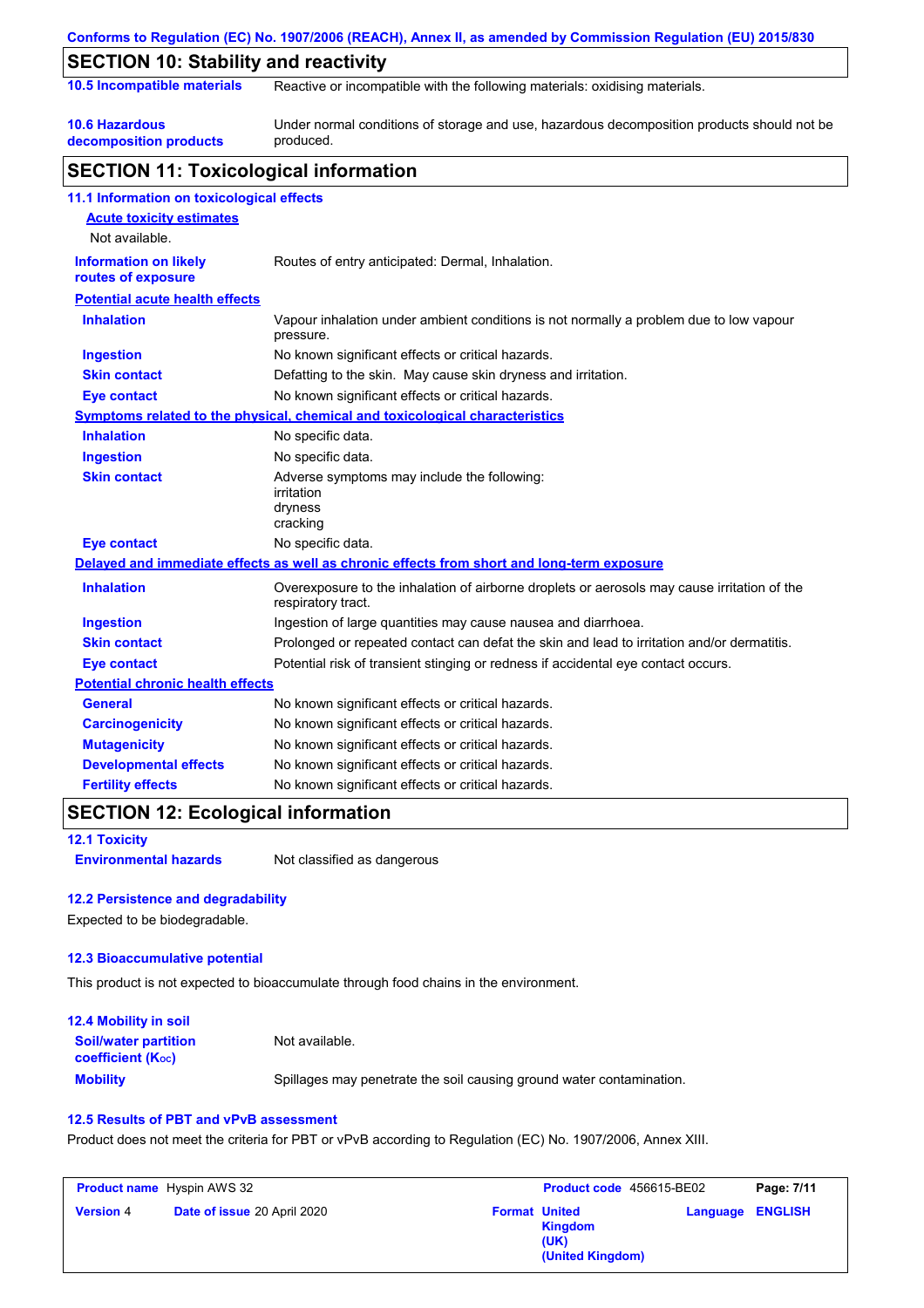### **SECTION 12: Ecological information**

#### **12.6 Other adverse effects**

**Other ecological information**

Spills may form a film on water surfaces causing physical damage to organisms. Oxygen transfer could also be impaired.

### **SECTION 13: Disposal considerations**

#### **13.1 Waste treatment methods**

#### **Product**

**Methods of disposal**

Where possible, arrange for product to be recycled. Dispose of via an authorised person/ licensed waste disposal contractor in accordance with local regulations.

**European waste catalogue (EWC) Hazardous waste** Yes.

| Waste code | <b>Waste designation</b>                     |
|------------|----------------------------------------------|
| 13 01 10*  | mineral based non-chlorinated hydraulic oils |

However, deviation from the intended use and/or the presence of any potential contaminants may require an alternative waste disposal code to be assigned by the end user.

#### **Packaging**

**Methods of disposal**

Where possible, arrange for product to be recycled. Dispose of via an authorised person/ licensed waste disposal contractor in accordance with local regulations.

| <b>Waste code</b>          | European waste catalogue (EWC)                                                                                                                                                                                                          |
|----------------------------|-----------------------------------------------------------------------------------------------------------------------------------------------------------------------------------------------------------------------------------------|
| $150110*$                  | packaging containing residues of or contaminated by hazardous substances                                                                                                                                                                |
| <b>Special precautions</b> | This material and its container must be disposed of in a safe way. Empty containers or liners<br>may retain some product residues. Avoid dispersal of spilt material and runoff and contact with<br>soil, waterways, drains and sewers. |
| <b>References</b>          | Commission 2014/955/EU<br>Directive 2008/98/EC                                                                                                                                                                                          |

### **SECTION 14: Transport information**

|                                           | <b>ADR/RID</b> | <b>ADN</b>     | <b>IMDG</b>    | <b>IATA</b>    |
|-------------------------------------------|----------------|----------------|----------------|----------------|
| 14.1 UN number                            | Not regulated. | Not regulated. | Not regulated. | Not regulated. |
| 14.2 UN proper<br>shipping name           |                |                |                |                |
| <b>14.3 Transport</b><br>hazard class(es) |                |                | -              |                |
| 14.4 Packing<br>group                     |                |                | -              |                |
| 14.5<br><b>Environmental</b><br>hazards   | No.            | No.            | No.            | No.            |
| <b>Additional</b><br><b>information</b>   |                |                | ۰              |                |

**14.6 Special precautions for user** Not available.

**14.7 Transport in bulk according to Annex II of Marpol and the IBC Code** Not available.

| <b>Product name</b> Hyspin AWS 32                      |                                                                    | Product code 456615-BE02 | Page: 8/11 |
|--------------------------------------------------------|--------------------------------------------------------------------|--------------------------|------------|
| <b>Version</b> 4<br><b>Date of issue 20 April 2020</b> | <b>Format United</b><br><b>Kingdom</b><br>(UK)<br>(United Kingdom) | <b>Language ENGLISH</b>  |            |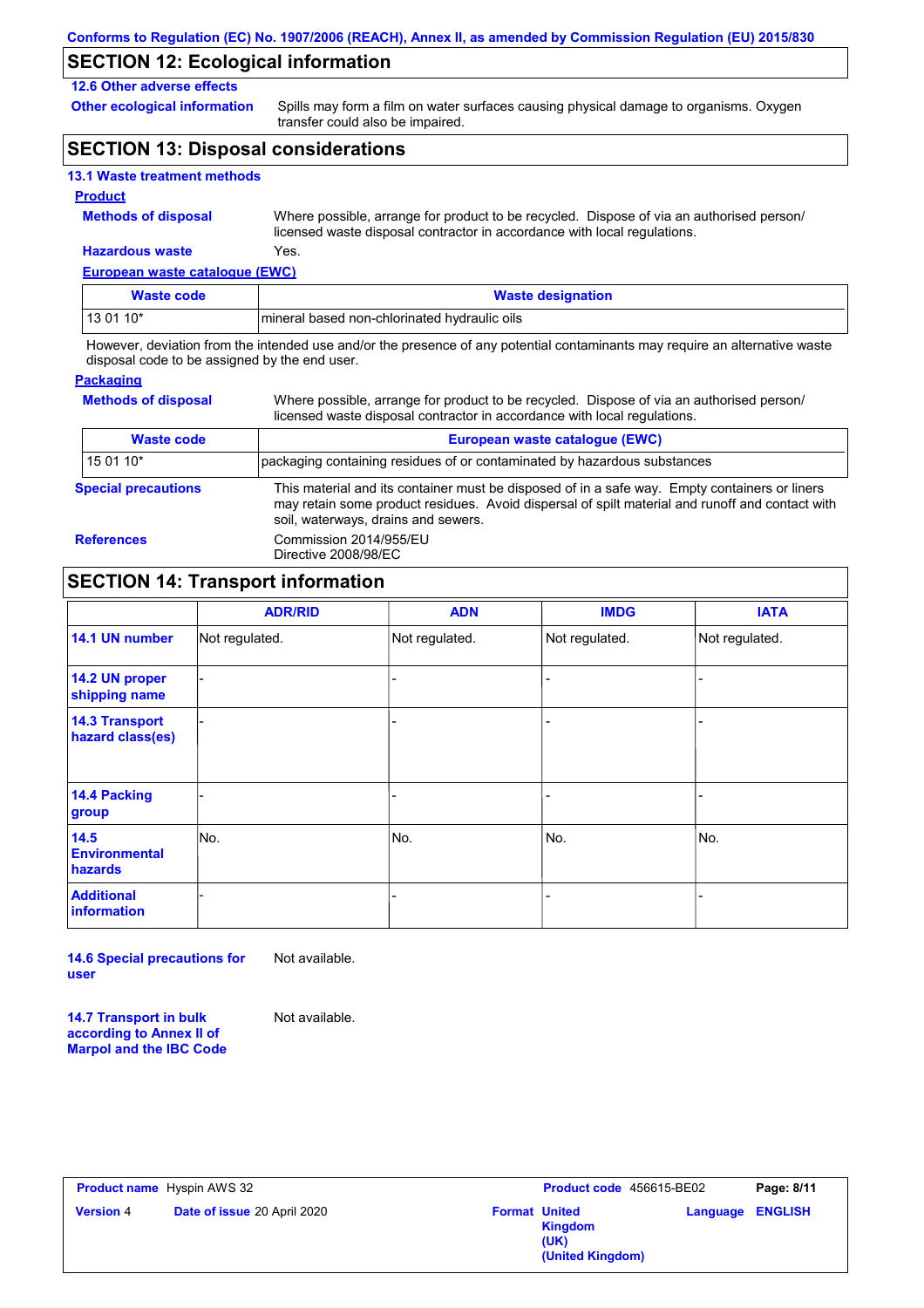# **SECTION 15: Regulatory information**

|                                                                                                   | 15.1 Safety, health and environmental regulations/legislation specific for the substance or mixture                            |
|---------------------------------------------------------------------------------------------------|--------------------------------------------------------------------------------------------------------------------------------|
| EU Regulation (EC) No. 1907/2006 (REACH)                                                          |                                                                                                                                |
| Annex XIV - List of substances subject to authorisation                                           |                                                                                                                                |
| <b>Annex XIV</b>                                                                                  |                                                                                                                                |
| None of the components are listed.                                                                |                                                                                                                                |
| <b>Substances of very high concern</b>                                                            |                                                                                                                                |
| None of the components are listed.                                                                |                                                                                                                                |
| <b>Other regulations</b>                                                                          |                                                                                                                                |
| <b>REACH Status</b>                                                                               | The company, as identified in Section 1, sells this product in the EU in compliance with the<br>current requirements of REACH. |
| <b>United States inventory</b><br>(TSCA 8b)                                                       | All components are active or exempted.                                                                                         |
| <b>Australia inventory (AICS)</b>                                                                 | All components are listed or exempted.                                                                                         |
| <b>Canada inventory</b>                                                                           | All components are listed or exempted.                                                                                         |
| <b>China inventory (IECSC)</b>                                                                    | All components are listed or exempted.                                                                                         |
| <b>Japan inventory (ENCS)</b>                                                                     | All components are listed or exempted.                                                                                         |
| <b>Korea inventory (KECI)</b>                                                                     | All components are listed or exempted.                                                                                         |
| <b>Philippines inventory</b><br>(PICCS)                                                           | All components are listed or exempted.                                                                                         |
| <b>Taiwan Chemical</b><br><b>Substances Inventory</b><br>(TCSI)                                   | All components are listed or exempted.                                                                                         |
| Ozone depleting substances (1005/2009/EU)                                                         |                                                                                                                                |
| Not listed.                                                                                       |                                                                                                                                |
| <b>Prior Informed Consent (PIC) (649/2012/EU)</b><br>Not listed.                                  |                                                                                                                                |
| <b>EU - Water framework directive - Priority substances</b><br>Mone of the components are listed. |                                                                                                                                |
| <b>Seveso Directive</b>                                                                           |                                                                                                                                |
| This product is not controlled under the Seveso Directive                                         |                                                                                                                                |

This product is not controlled under the Seveso Directive.

| <b>15.2 Chemical safety</b> | A Chemical Safety Assessment has been carried out for one or more of the substances within  |
|-----------------------------|---------------------------------------------------------------------------------------------|
| assessment                  | this mixture. A Chemical Safety Assessment has not been carried out for the mixture itself. |

# **SECTION 16: Other information**

| <b>Abbreviations and acronyms</b> | ADN = European Provisions concerning the International Carriage of Dangerous Goods by                                                                                |                                                                                          |                          |          |                |  |  |
|-----------------------------------|----------------------------------------------------------------------------------------------------------------------------------------------------------------------|------------------------------------------------------------------------------------------|--------------------------|----------|----------------|--|--|
|                                   | Inland Waterway<br>ADR = The European Agreement concerning the International Carriage of Dangerous Goods by                                                          |                                                                                          |                          |          |                |  |  |
|                                   | Road                                                                                                                                                                 |                                                                                          |                          |          |                |  |  |
|                                   | ATE = Acute Toxicity Estimate                                                                                                                                        |                                                                                          |                          |          |                |  |  |
|                                   | <b>BCF</b> = Bioconcentration Factor                                                                                                                                 |                                                                                          |                          |          |                |  |  |
|                                   | CAS = Chemical Abstracts Service                                                                                                                                     |                                                                                          |                          |          |                |  |  |
|                                   |                                                                                                                                                                      | CLP = Classification, Labelling and Packaging Regulation [Regulation (EC) No. 1272/2008] |                          |          |                |  |  |
|                                   | CSA = Chemical Safety Assessment                                                                                                                                     |                                                                                          |                          |          |                |  |  |
|                                   |                                                                                                                                                                      | CSR = Chemical Safety Report                                                             |                          |          |                |  |  |
|                                   | DNEL = Derived No Effect Level                                                                                                                                       | DMEL = Derived Minimal Effect Level                                                      |                          |          |                |  |  |
|                                   | EINECS = European Inventory of Existing Commercial chemical Substances                                                                                               |                                                                                          |                          |          |                |  |  |
|                                   | ES = Exposure Scenario                                                                                                                                               |                                                                                          |                          |          |                |  |  |
|                                   |                                                                                                                                                                      | EUH statement = CLP-specific Hazard statement                                            |                          |          |                |  |  |
|                                   |                                                                                                                                                                      | EWC = European Waste Catalogue                                                           |                          |          |                |  |  |
|                                   | GHS = Globally Harmonized System of Classification and Labelling of Chemicals<br>IATA = International Air Transport Association<br>IBC = Intermediate Bulk Container |                                                                                          |                          |          |                |  |  |
|                                   |                                                                                                                                                                      |                                                                                          |                          |          |                |  |  |
|                                   |                                                                                                                                                                      |                                                                                          |                          |          |                |  |  |
|                                   |                                                                                                                                                                      | <b>IMDG = International Maritime Dangerous Goods</b>                                     |                          |          |                |  |  |
|                                   | LogPow = logarithm of the octanol/water partition coefficient                                                                                                        |                                                                                          |                          |          |                |  |  |
|                                   | MARPOL = International Convention for the Prevention of Pollution From Ships, 1973 as<br>modified by the Protocol of 1978. ("Marpol" = marine pollution)             |                                                                                          |                          |          |                |  |  |
|                                   | OECD = Organisation for Economic Co-operation and Development                                                                                                        |                                                                                          |                          |          |                |  |  |
| <b>Product name</b> Hyspin AWS 32 |                                                                                                                                                                      |                                                                                          | Product code 456615-BE02 |          | Page: 9/11     |  |  |
| <b>Version 4</b>                  | Date of issue 20 April 2020                                                                                                                                          | <b>Format United</b>                                                                     |                          | Language | <b>ENGLISH</b> |  |  |
|                                   |                                                                                                                                                                      |                                                                                          | <b>Kingdom</b>           |          |                |  |  |
|                                   |                                                                                                                                                                      |                                                                                          | (UK)                     |          |                |  |  |
|                                   |                                                                                                                                                                      |                                                                                          | (United Kingdom)         |          |                |  |  |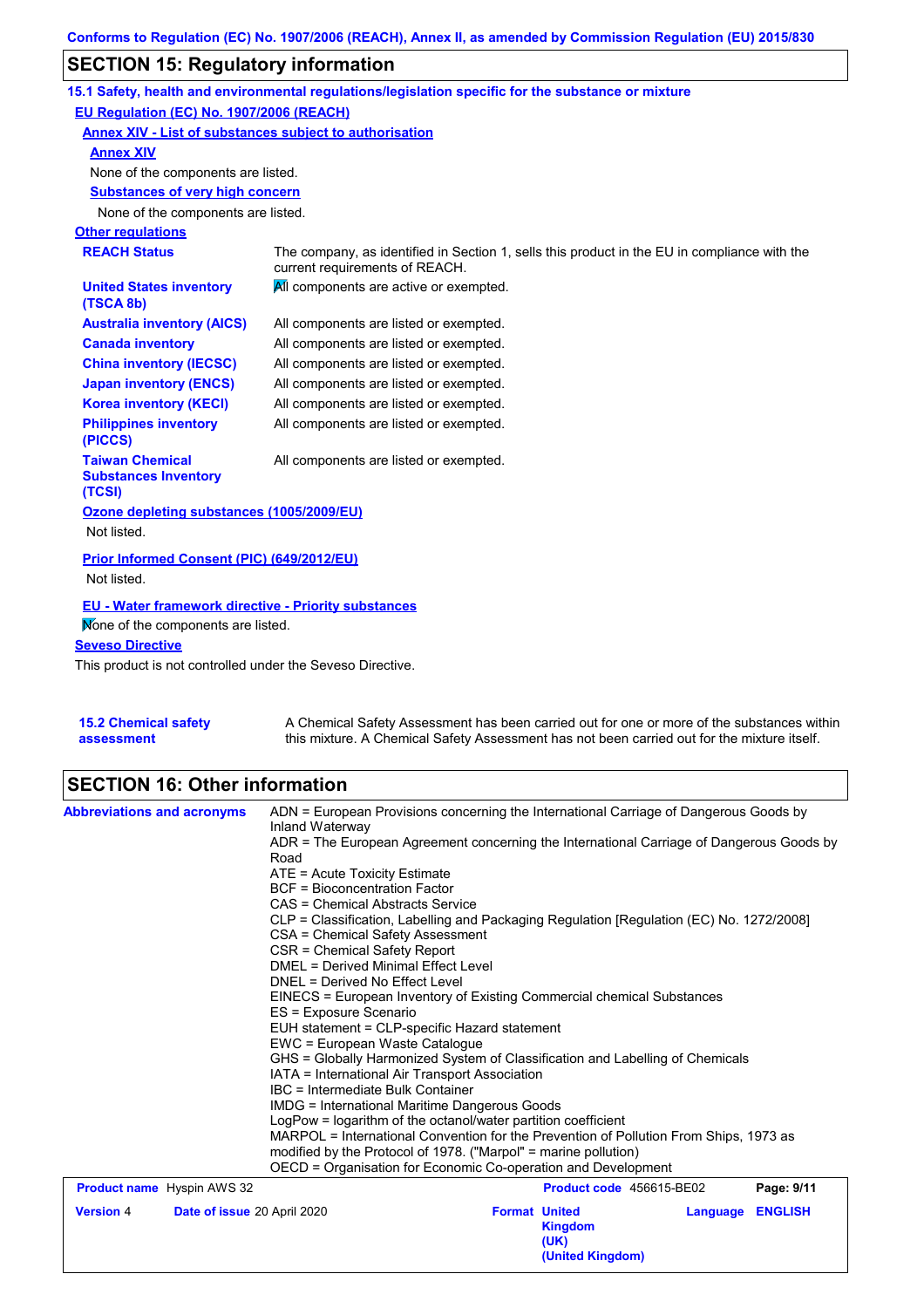#### **SECTION 16: Other information**

PBT = Persistent, Bioaccumulative and Toxic PNEC = Predicted No Effect Concentration REACH = Registration, Evaluation, Authorisation and Restriction of Chemicals Regulation [Regulation (EC) No. 1907/2006] RID = The Regulations concerning the International Carriage of Dangerous Goods by Rail RRN = REACH Registration Number SADT = Self-Accelerating Decomposition Temperature SVHC = Substances of Very High Concern STOT-RE = Specific Target Organ Toxicity - Repeated Exposure STOT-SE = Specific Target Organ Toxicity - Single Exposure TWA = Time weighted average UN = United Nations UVCB = Complex hydrocarbon substance VOC = Volatile Organic Compound vPvB = Very Persistent and Very Bioaccumulative Varies = may contain one or more of the following 64741-88-4 / RRN 01-2119488706-23, 64741-89-5 / RRN 01-2119487067-30, 64741-95-3 / RRN 01-2119487081-40, 64741-96-4/ RRN 01-2119483621-38, 64742-01-4 / RRN 01-2119488707-21, 64742-44-5 / RRN 01-2119985177-24, 64742-45-6, 64742-52-5 / RRN 01-2119467170-45, 64742-53-6 / RRN 01-2119480375-34, 64742-54-7 / RRN 01-2119484627-25, 64742-55-8 / RRN 01-2119487077-29, 64742-56-9 / RRN 01-2119480132-48, 64742-57-0 / RRN 01-2119489287-22, 64742-58-1, 64742-62-7 / RRN 01-2119480472-38, 64742-63-8, 64742-65-0 / RRN 01-2119471299-27, 64742-70-7 / RRN 01-2119487080-42, 72623-85-9 / RRN 01-2119555262-43, 72623-86-0 / RRN 01-2119474878-16, 72623-87-1 / RRN 01-2119474889-13

#### **Procedure used to derive the classification according to Regulation (EC) No. 1272/2008 [CLP/GHS]**

| <b>Classification</b>                                  |                            | <b>Justification</b> |
|--------------------------------------------------------|----------------------------|----------------------|
| Not classified.                                        |                            |                      |
| <b>Full text of abbreviated H</b><br><b>statements</b> | Not applicable.            |                      |
| <b>Full text of classifications</b><br>[CLP/GHS]       | Not applicable.            |                      |
| <b>History</b>                                         |                            |                      |
| Date of issue/ Date of<br><b>revision</b>              | 20/04/2020.                |                      |
| Date of previous issue                                 | 23/02/2018.                |                      |
| <b>Prepared by</b>                                     | <b>Product Stewardship</b> |                      |

#### **Indicates information that has changed from previously issued version.**

#### **Notice to reader**

All reasonably practicable steps have been taken to ensure this data sheet and the health, safety and environmental information contained in it is accurate as of the date specified below. No warranty or representation, express or implied is made as to the accuracy or completeness of the data and information in this data sheet.

The data and advice given apply when the product is sold for the stated application or applications. You should not use the product other than for the stated application or applications without seeking advice from BP Group.

It is the user's obligation to evaluate and use this product safely and to comply with all applicable laws and regulations. The BP Group shall not be responsible for any damage or injury resulting from use, other than the stated product use of the material, from any failure to adhere to recommendations, or from any hazards inherent in the nature of the material. Purchasers of the product for supply to a third party for use at work, have a duty to take all necessary steps to ensure that any person handling or using the product is provided with the information in this sheet. Employers have a duty to tell employees and others who may be affected of any hazards described in this sheet and of any precautions that should be taken. You can contact the BP Group to ensure that this document is the most current available. Alteration of this document is strictly prohibited.

|                  | <b>Product name</b> Hyspin AWS 32 |                      | Product code 456615-BE02                   |          | Page: 10/11    |
|------------------|-----------------------------------|----------------------|--------------------------------------------|----------|----------------|
| <b>Version 4</b> | Date of issue 20 April 2020       | <b>Format United</b> | <b>Kingdom</b><br>(UK)<br>(United Kingdom) | Language | <b>ENGLISH</b> |